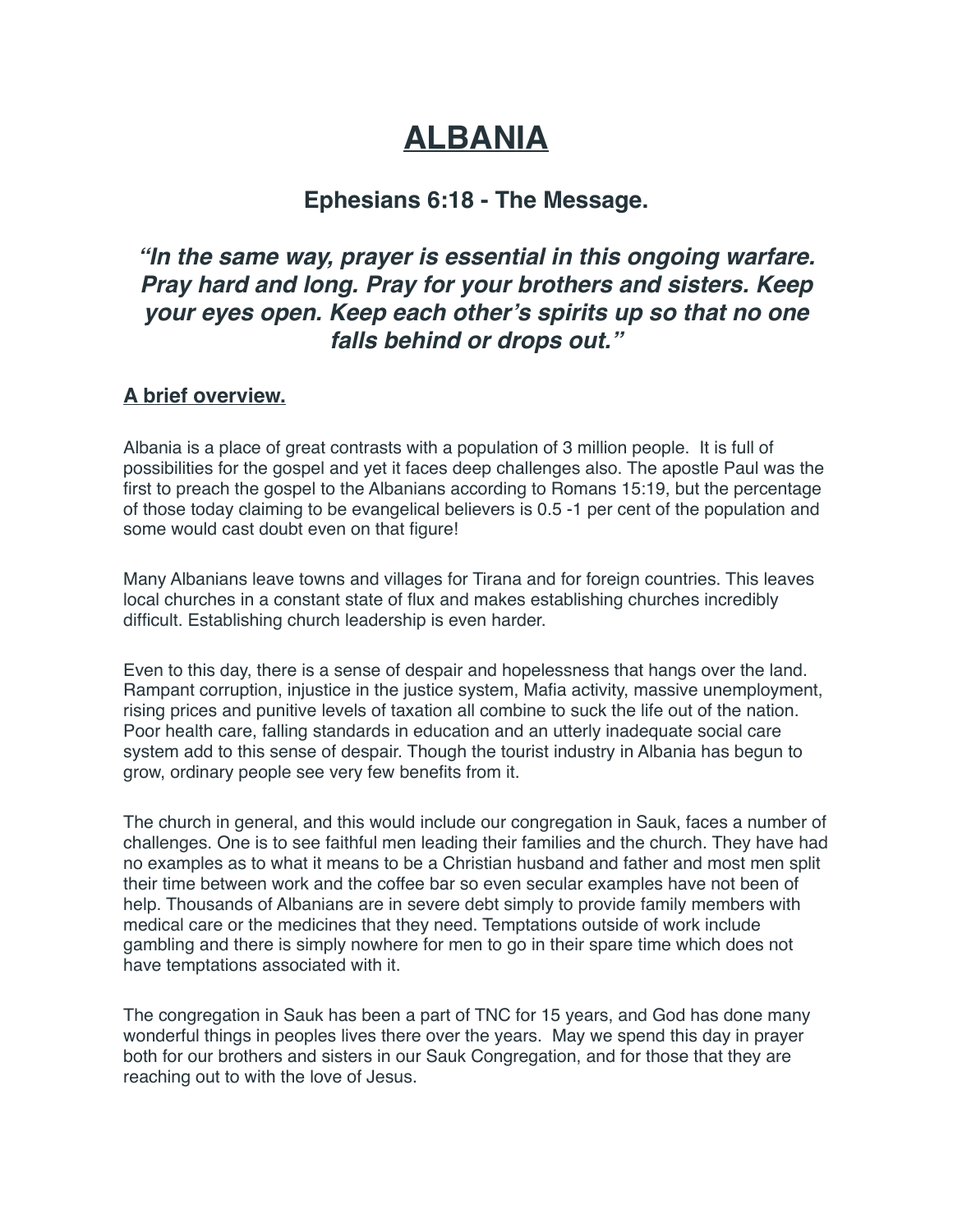### **1. ADORATION: 3 mins**

#### *" Ah Sovereign Lord, You have made the Heavens and the earth, by your great power and outstretched arm. Nothing is too hard for you."*

- **Adore Him for His Sovereignty over all things.** There is absolutely nothing that happens in the universe that is outside of God's influence and authority. As King of kings and Lord of lords, God has no limitations. Nothing is too hard for Him. He is the ultimate source of all power, authority, and everything that exists. Only He can make those claims, and only He is worthy of our worship.
- **- Adore Him as Creator of heaven and earth** think of some of the beauty you have seen lately and adore Him for His creativity.

*As with all our intercession on these days of prayer, listen to what the Lord might be saying to you as to how to pray. This list of prayer points is a guide. Is there something else the Lord wants to say as we pray through these?* 

### **2. PRAYING FOR OUR SAUK CONGREGATION IN ALBANIA.**

*It is crucial that we pray for each of the Congregations at "The Neighbourhood Church." Our congregation in Sauk, needs the prayers of the whole church. In order to pray well for them, there are a number of areas in which we might focus. Please do not feel the need to just pray the whole list like a shopping list. The Lord may stop and have you pray into one or two of the points in a deeper way. Pay attention to the Lord's guidance on this.* 

### **A. Leadership.**

We need to pray for the leaders of the Sauk Congregation. Here are some suggestions around how we might pray for the congregations leaders…

#### **1. Klement and Xhevi (and Girls)**

- 1. Health the family has had numerous colds and flu's this winter
- 2. Spiritual Protection the devil is always seeking to thwart the efforts of those who are church leaders. He often attacks the families.
- 3. Klement's Leadership pray that God would sustain Klement as he leads. Pray that he would know God's presence, His power and His favour.
- 2. **Leadership Team** for God to help them to be unified in their approach and discernment as to the next steps for the congregation. Pray that God would help them to be persistent in the discipling of those who are yet young in their faith.
- 3. **The Foundation**  the congregation is seeking to become a legitimate entity in Albania. This allows them to function within the bounds of the law and tax structures and to start and operate various ministries. Please pray for the process to move forward and for them to receive favour with the government in the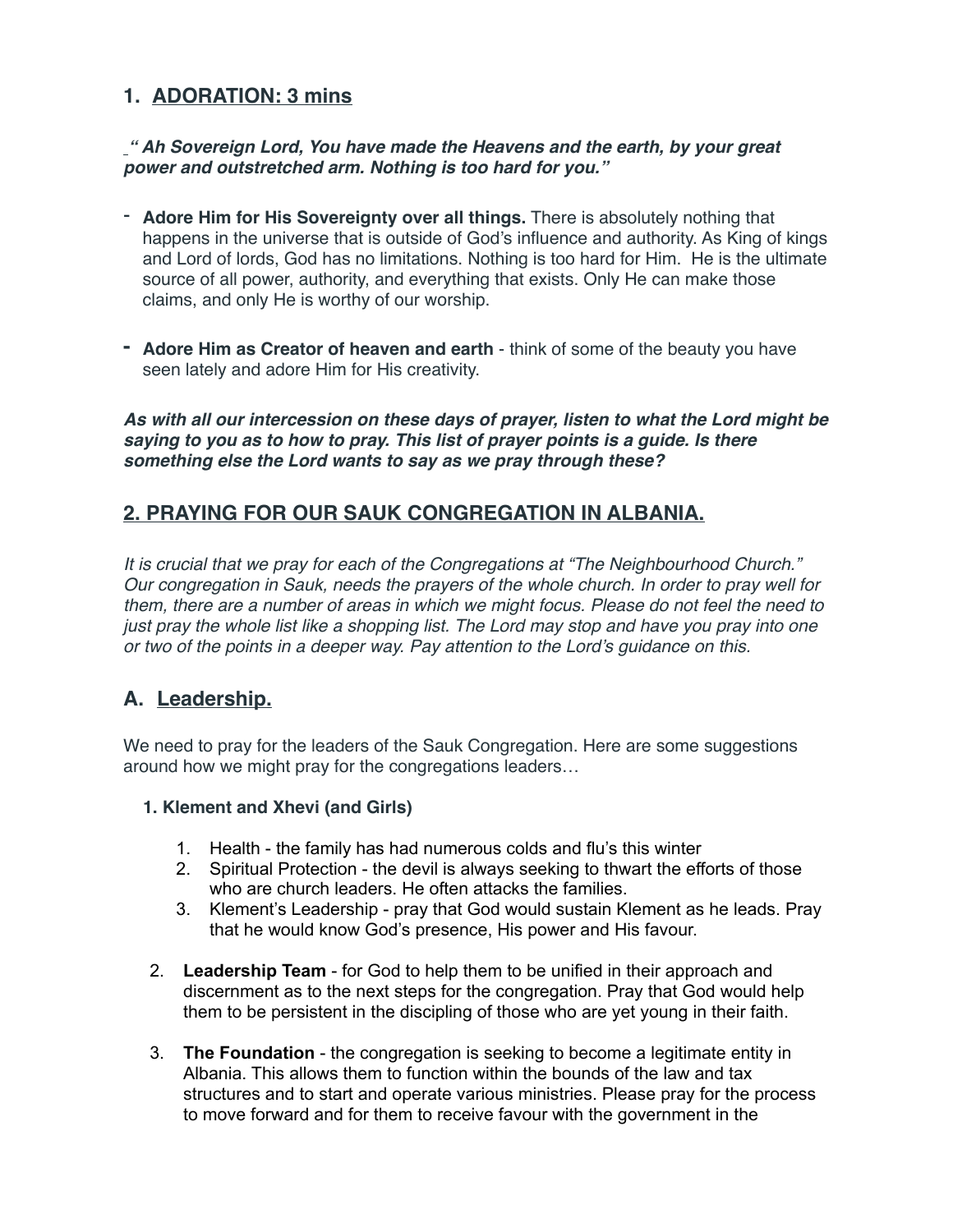process. This is the equivalent to churches here in Canada attaining charitable status.

## **B. Congregation.**

In Paul's epistle to the Roman church he writes, *"So from Jerusalem all the way around to Illyricum, I have fully proclaimed the gospel of Christ"* (Rom. 15:19). The region of Illyricum includes the modern region of Albania. Paul continues, *"It has always been my*  ambition to preach the gospel where Christ was not known..." (Rom. 15:20). Today there are still many places in Albania where Christ is not known. Spend a few mins praying for equipping, boldness and courage for the congregation to proclaim the gospel to those that do not know the Lord. Please also pray for:

We need to continue to pray for the people of the Sauk Congregation. Here are some of the prayer needs of the people.

**1. Rosa** - YWAM - Rosa has been working with YWAM for many years. We need to pray for her ministry and for her funding

**2. Lirim** - Away with Army. Pray for the sustenance of his faith and for the family back home

**3. Young Adults** - transitioning to adults and their faith maturing. Some feel the pressure of jobs and growing up in their faith.

#### **YOUTH**

*Arlinda Ervini Melisa Sina Melisa Andreina Vjordis Delon Kantonisa* 

### **C. Ministry.**

- 1. **Men's and Women's Groups**  The establishment of both men's and women's groups over the past year, having about 8 non-Christians in each, has brought great joy. Pray for the leaders as they seek to discern God's work in these peoples lives. Pray for the people, that they will hear and receive the good news of Jesus. Pray specifically for:
	- *a. Velo and Cere* parents of Melisa and Andreina. Pray they continue to come to the Meetings and learn about Jesus.
	- **b.** *Meti and Nadire*  Pray Nadire decides to follow Jesus. Also that her husband comes to know Jesus.
	- *c. Shyqo* an intellectual who is open to Jesus
	- *d. Lame*  Pray for Klement to have an opportunity to meet with him.
	- *e. Teuta*  has been coming for a couple of months to the meetings.
	- *f. Eli*  She is coming regularly on Sunday. She needs to understand the gospel simply.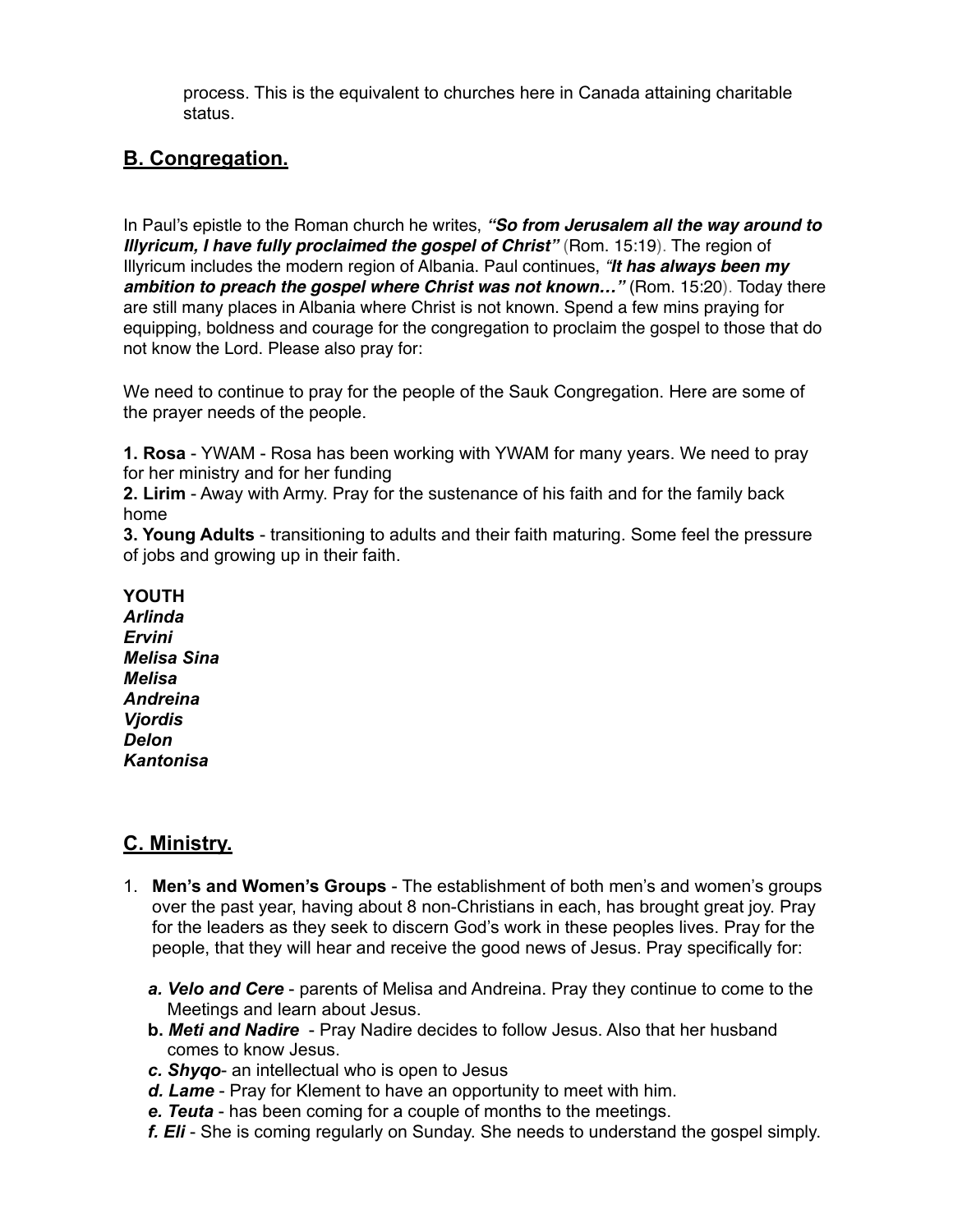She cannot read.

- **2. Bethany Orphanage** We have sought to be supportive of the Bethany Orphanage over the last 10-12 years. Our relationship with Bob and Cathy has brought great joy to us as The Neighbourhood Church. Please pray for …
	- 1. **Bob and Cathy**  Bob's health has been difficult the last number of months after suffering with Covid. Please pray for full health. Cathy has been caring for Bob as well as helping to travel back and forth to the US for the birth of their first grandchild. Pray for strength for them both.
	- 2. **Funds for kids**  funding is always difficult and much needed for orphanages. Please pray for the funding to come in for the kids to be well cared for.
	- 3. **Our involvement**  please continue to pray for how we might serve alongside the orphanage in days to come.
- **3. Love in Action** since the beginning of the pandemic, the Sauk Congregation has sought to help those in need of food in the village to be able to "have enough." Please pray for:
	- 1. Funds More funding to be able to help people in the village.
	- 2. Next Project For discernment to what God is asking them to do.
	- 3. The Congregation For participation from the whole of the congregation.

# **D. KSS**

KSS is the Sports Club of Sauk. It is a separate entity from the church, and has been set up to see youth and families thrive in the village using the tool of sports. There are a number of important things for which to pray.

- 1. **Staff**  there are currently two staff members of KSS
	- 1. **Klement** is the director of the sports club. *Please pray for him in his role as he seeks to manage the activities of the club off the court and as he seeks to build the business through raising money and interest locally.*
	- 2. **Laura**  is the Technical Director. This means that she is in charge of all of the oncourt activities. Laura is not a Christian, but has a heart for the kids. She is very talented and has been a wonderful asset to the club. *Please pray for her, for her family and for her relationship with the athletes. Pray she will come top know Christ. Pray that many relationships will be built in the neighbourhood through her excellent coaching.*
- 2. **Pray: For the establishment of teams and ministry** 
	- **a. Teams** we currently have Fitkids (Fitness and games for U10), a girls and boys basketball team, girls volleyball. Hoping for boys volleyball as well as boys and girls soccer.